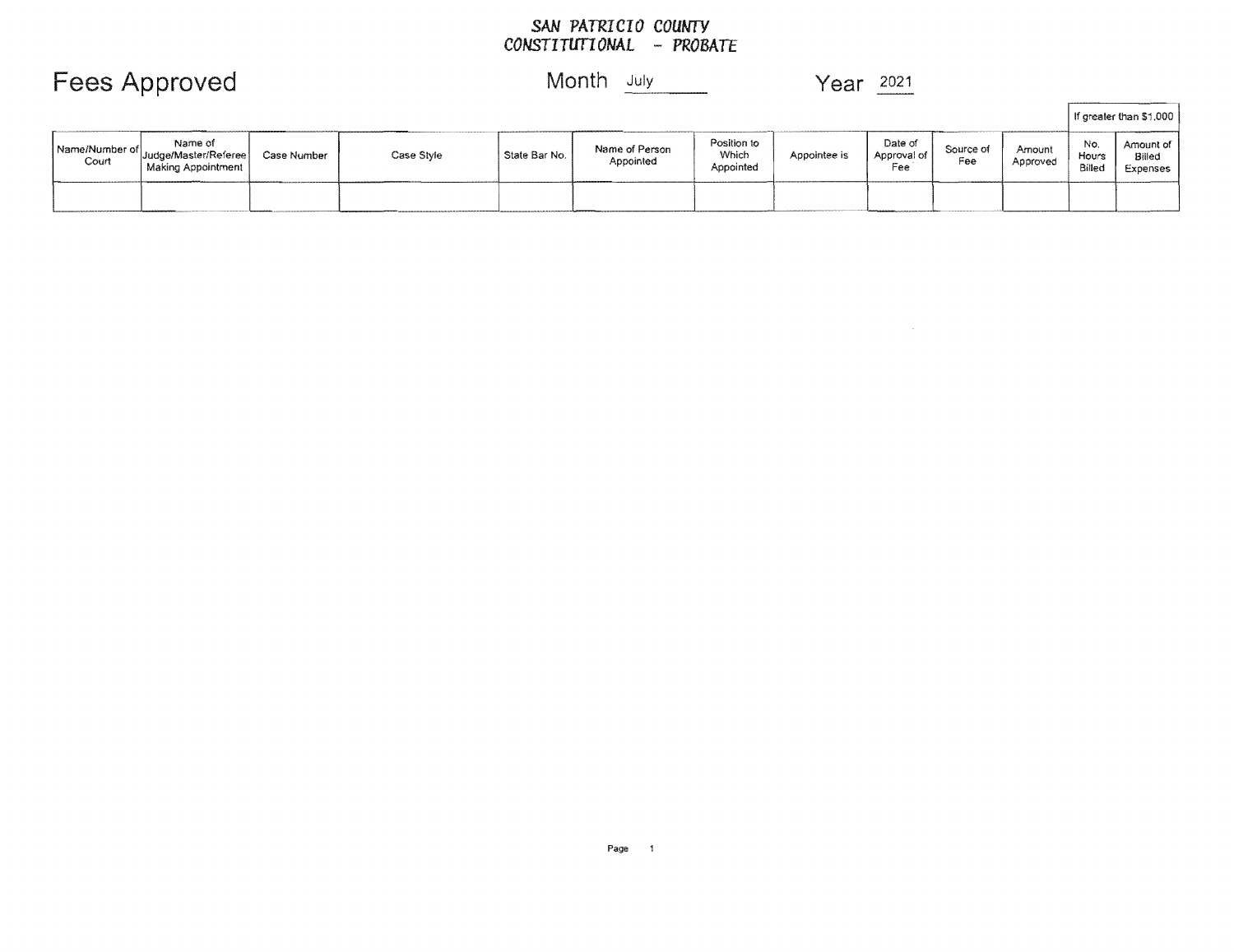#### CONSTITUTIONAL - PROBATE

## Appointments Approved Month July Month July Year 2021

 $\mathcal{L}(\mathcal{L}^{\mathcal{L}})$  and  $\mathcal{L}(\mathcal{L}^{\mathcal{L}})$  and  $\mathcal{L}(\mathcal{L}^{\mathcal{L}})$  and  $\mathcal{L}(\mathcal{L}^{\mathcal{L}})$ 

 $\sim 10^{-11}$ 

 $\mathcal{L}^{\mathcal{L}}$ 

| Name/Number of<br>Court | Name of<br>Judge/Master/Referee<br>Making Appointment | Case Number | Case Style | State Bar No. | Name of Person<br>Appointed | Position to Which<br>Appointed | Appointee is | Date of<br>Appointment |
|-------------------------|-------------------------------------------------------|-------------|------------|---------------|-----------------------------|--------------------------------|--------------|------------------------|
|                         |                                                       |             | ________   |               |                             |                                |              |                        |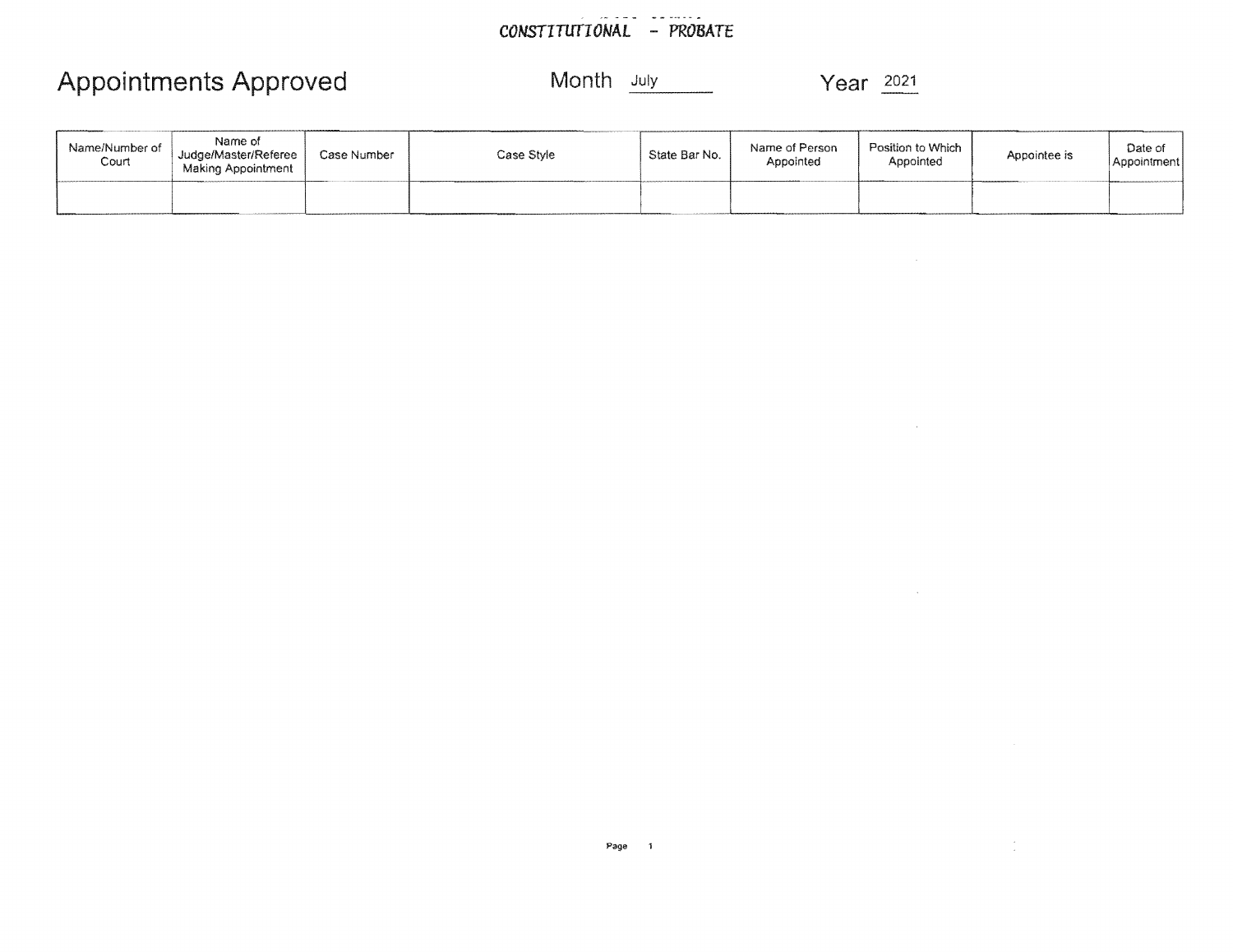# SAN PATRICIO COUNTY<br>CONSTITUTIONAL - CRIMINAL

### **Fees Approved**

### Month July

Year 2021

 $\sim 100$ 

 $\mathcal{L}^{\text{max}}_{\text{max}}$  , where  $\mathcal{L}^{\text{max}}_{\text{max}}$ 

|                           |                                                       |             |            |               |                             |                                   |              |                               |                  |                    |                        | If greater than \$1,000         |
|---------------------------|-------------------------------------------------------|-------------|------------|---------------|-----------------------------|-----------------------------------|--------------|-------------------------------|------------------|--------------------|------------------------|---------------------------------|
| Name/Number of  <br>Court | Name of<br>Judge/Master/Referee<br>Making Appointment | Case Number | Case Style | State Bar No. | Name of Person<br>Appointed | Position to<br>Which<br>Appointed | Appointee is | Date of<br>Approval of<br>Fee | Source of<br>Fee | Amount<br>Approved | No.<br>Hours<br>Billed | Amount of<br>Billed<br>Expenses |
|                           |                                                       |             |            |               |                             |                                   |              |                               |                  |                    |                        |                                 |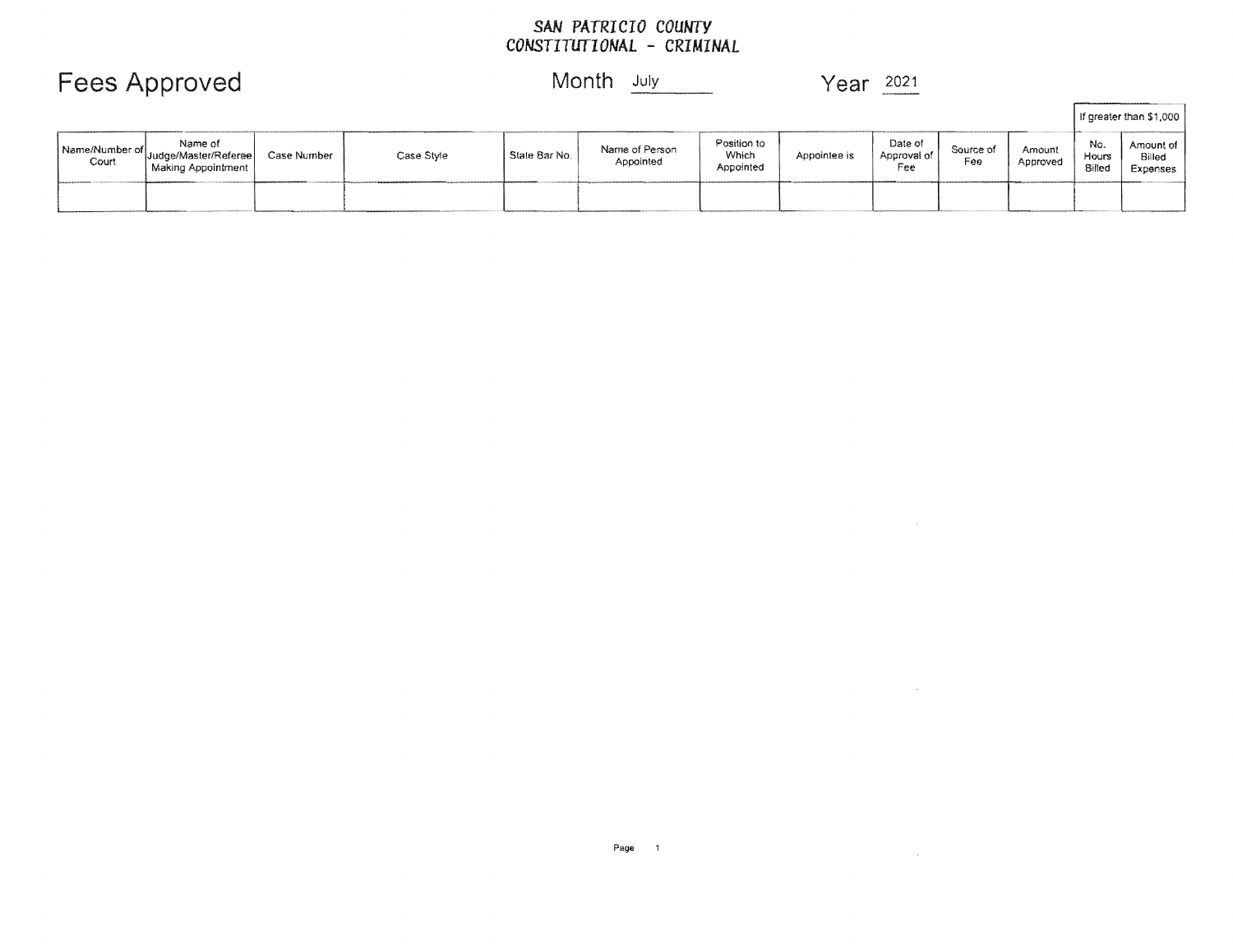## SAN PAIRICIO COUNTY<br>CONSTITUTIONAL - CRIMINAL

## Appointments Approved

Month July

Year 2021

 $\label{eq:2.1} \frac{1}{\sqrt{2}}\int_{\mathbb{R}^3}\frac{1}{\sqrt{2}}\left(\frac{1}{\sqrt{2}}\right)^2\frac{1}{\sqrt{2}}\left(\frac{1}{\sqrt{2}}\right)^2\frac{1}{\sqrt{2}}\left(\frac{1}{\sqrt{2}}\right)^2\frac{1}{\sqrt{2}}\left(\frac{1}{\sqrt{2}}\right)^2.$ 

 $\label{eq:2.1} \frac{1}{\sqrt{2}}\left(\frac{1}{\sqrt{2}}\right)^{2} \left(\frac{1}{\sqrt{2}}\right)^{2} \left(\frac{1}{\sqrt{2}}\right)^{2} \left(\frac{1}{\sqrt{2}}\right)^{2} \left(\frac{1}{\sqrt{2}}\right)^{2} \left(\frac{1}{\sqrt{2}}\right)^{2} \left(\frac{1}{\sqrt{2}}\right)^{2} \left(\frac{1}{\sqrt{2}}\right)^{2} \left(\frac{1}{\sqrt{2}}\right)^{2} \left(\frac{1}{\sqrt{2}}\right)^{2} \left(\frac{1}{\sqrt{2}}\right)^{2} \left(\$ 

| Name/Number of  <br>Court | Name of<br>Uudge/Master/Referee<br>Making Appointment | Case Number | Case Style | State Bar No. | Name of Person<br>Appointed | Position to Which<br>Appointed | Appointee is | Date of<br>Appointment |
|---------------------------|-------------------------------------------------------|-------------|------------|---------------|-----------------------------|--------------------------------|--------------|------------------------|
|                           |                                                       |             |            |               |                             |                                |              |                        |

 $\label{eq:2.1} \frac{1}{\sqrt{2}}\sum_{i=1}^n\frac{1}{\sqrt{2}}\sum_{i=1}^n\frac{1}{\sqrt{2}}\sum_{i=1}^n\frac{1}{\sqrt{2}}\sum_{i=1}^n\frac{1}{\sqrt{2}}\sum_{i=1}^n\frac{1}{\sqrt{2}}\sum_{i=1}^n\frac{1}{\sqrt{2}}\sum_{i=1}^n\frac{1}{\sqrt{2}}\sum_{i=1}^n\frac{1}{\sqrt{2}}\sum_{i=1}^n\frac{1}{\sqrt{2}}\sum_{i=1}^n\frac{1}{\sqrt{2}}\sum_{i=1}^n\frac$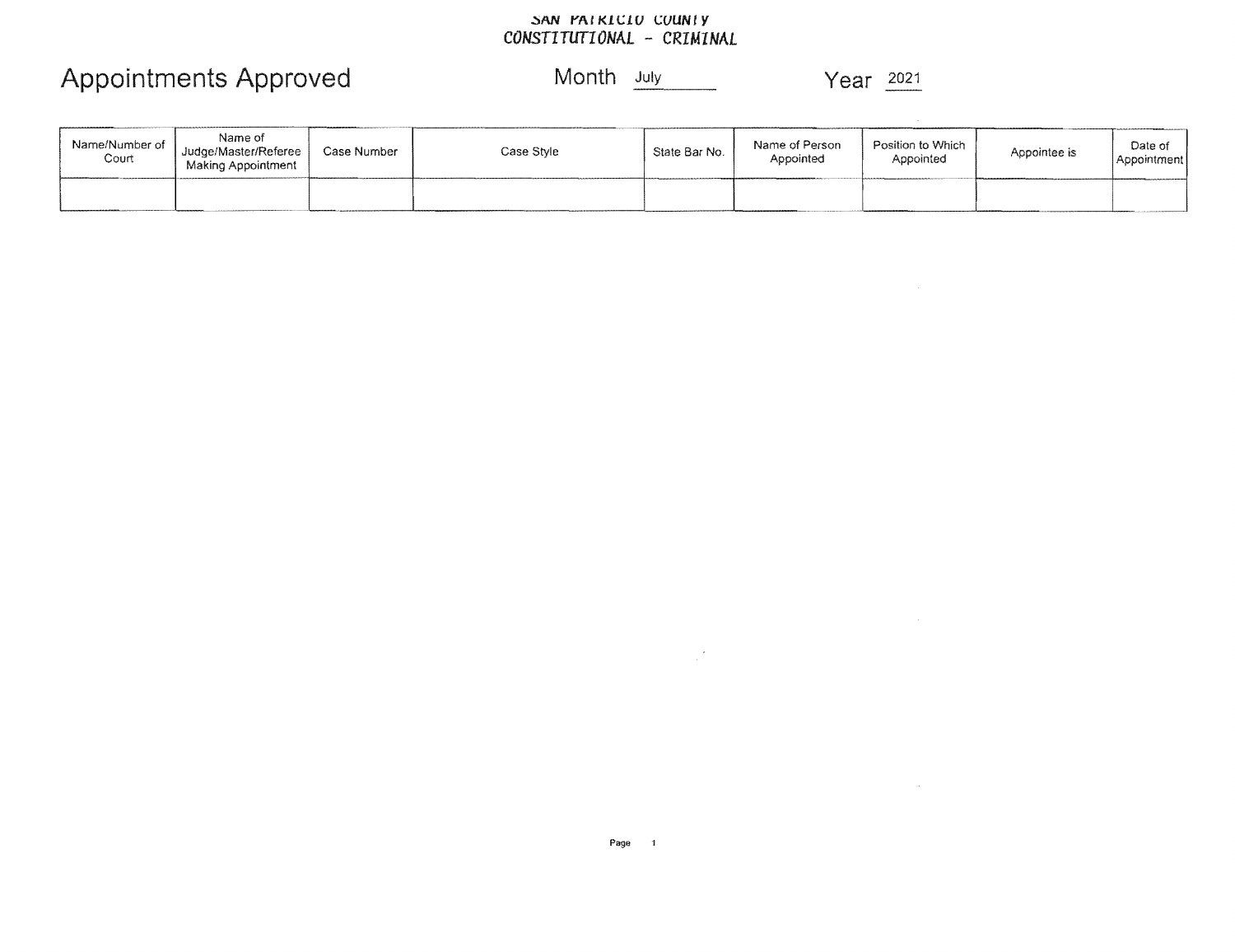## SAN PATRICIO COUNTY<br>CONSTITUTIONAL - CIVIL

Fees Approved Month July Month July Year 2021

 $\mathcal{L}^{\text{max}}_{\text{max}}$ 

 $\sim$ 

 $\mathsf{r}$ 

*<u>Property and Contract and Contract and Contract and Contract and Contract and Contract and Contract and Contract and Contract and Contract and Contract and Contract and Contract and Contract and Contract and Contract an*</u>

|                           |                                                       |             |            |               |                             |                                   |              |                               |                  |                    |                        | If greater than \$1,000         |
|---------------------------|-------------------------------------------------------|-------------|------------|---------------|-----------------------------|-----------------------------------|--------------|-------------------------------|------------------|--------------------|------------------------|---------------------------------|
| Name/Number of  <br>Court | Name of<br>Judge/Master/Referee<br>Making Appointment | Case Number | Case Style | State Bar No. | Name of Person<br>Appointed | Position to<br>Which<br>Appointed | Appointee is | Date of<br>Approval of<br>Fee | Source of<br>Fee | Amount<br>Approved | No.<br>Hours<br>Billed | Amount of<br>Billed<br>Expenses |
|                           |                                                       |             |            |               |                             |                                   |              |                               |                  |                    |                        |                                 |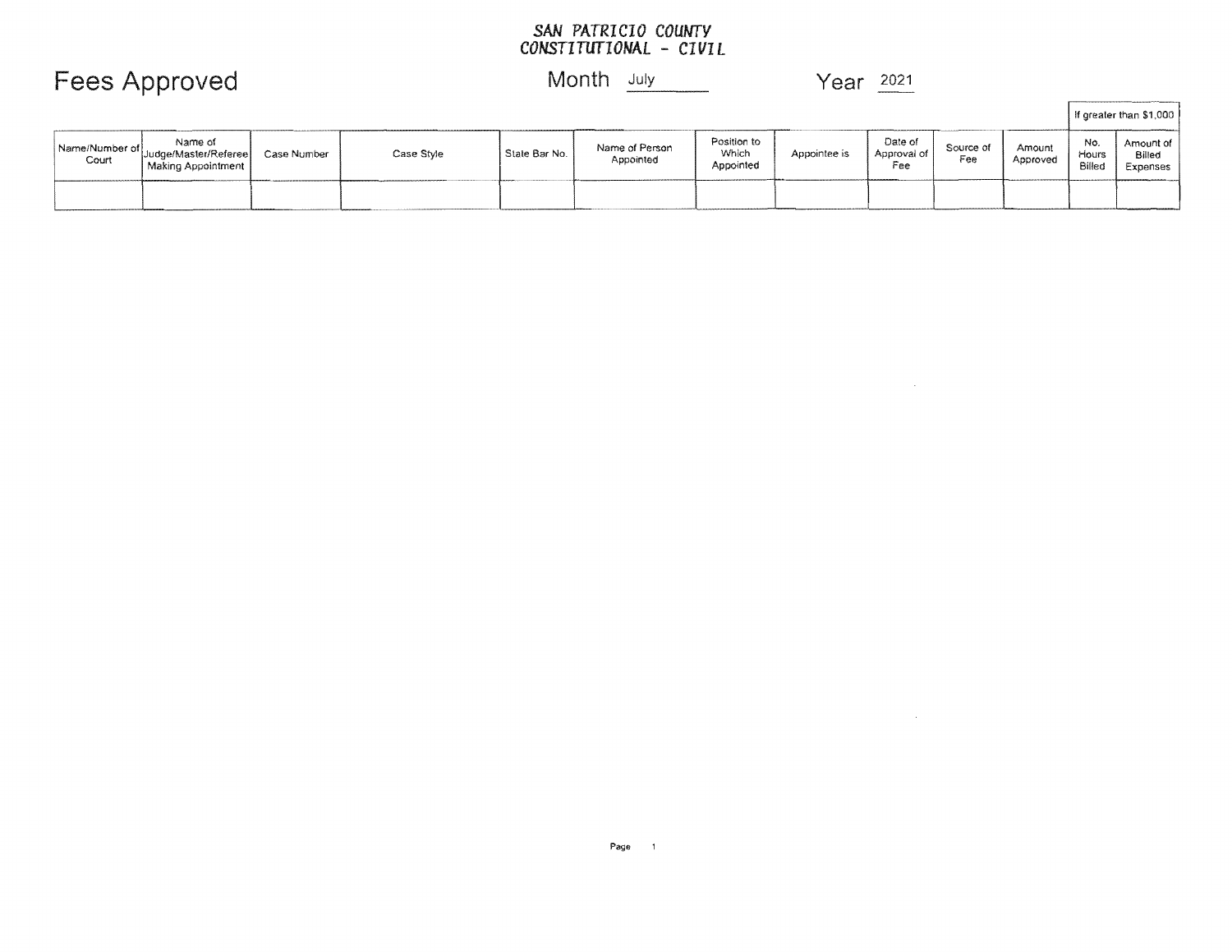## SAN PAIRICIO COUNTY<br>CONSTITUTIONAL - CIVIL

## Appointments Approved

 $\sim 100$ 

#### Month July

Year 2021

 $\bar{\mathcal{A}}$ 

 $\mathcal{L}^{\mathcal{A}}$ 

| Name/Number of<br>Court | Name of<br>Judge/Master/Referee<br>Making Appointment | Case Number | Case Style | State Bar No. | Name of Person<br>Appointed | Position to Which<br>Appointed | Appointee is | Date of<br>Appointment |
|-------------------------|-------------------------------------------------------|-------------|------------|---------------|-----------------------------|--------------------------------|--------------|------------------------|
|                         |                                                       |             |            |               |                             |                                |              |                        |

the control of the control of the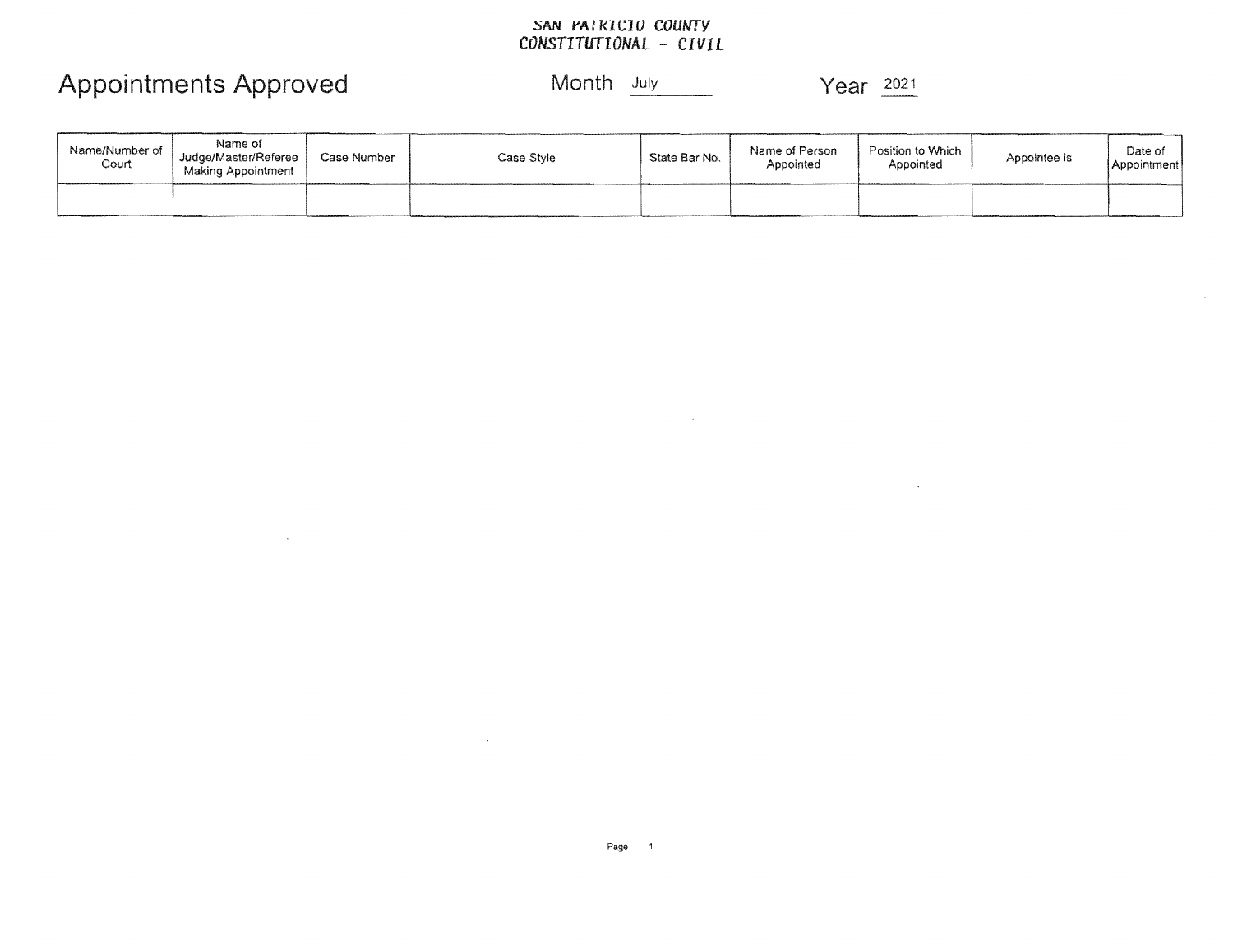# SAN PATRICIO COUNTY<br>STATUTORY - PROBATE

## Fees Approved Month July Month July Year 2021

 $\mathcal{L}^{\text{max}}_{\text{max}}$ 

|                         |                                                       |             |            |               |                             |                                   |              |                               |                  |                     |                        | If greater than \$1,000         |
|-------------------------|-------------------------------------------------------|-------------|------------|---------------|-----------------------------|-----------------------------------|--------------|-------------------------------|------------------|---------------------|------------------------|---------------------------------|
| Name/Number of<br>Court | Name of<br>Judge/Master/Referee<br>Making Appointment | Case Number | Case Style | Stale Bar No. | Name of Person<br>Appointed | Position to<br>Which<br>Appointed | Appointee is | Date of<br>Approval of<br>Fee | Source of<br>Fee | Arnount<br>Approved | No.<br>Hours<br>Billed | Amount of<br>Billed<br>Expenses |
|                         |                                                       |             |            |               |                             |                                   |              |                               |                  |                     |                        |                                 |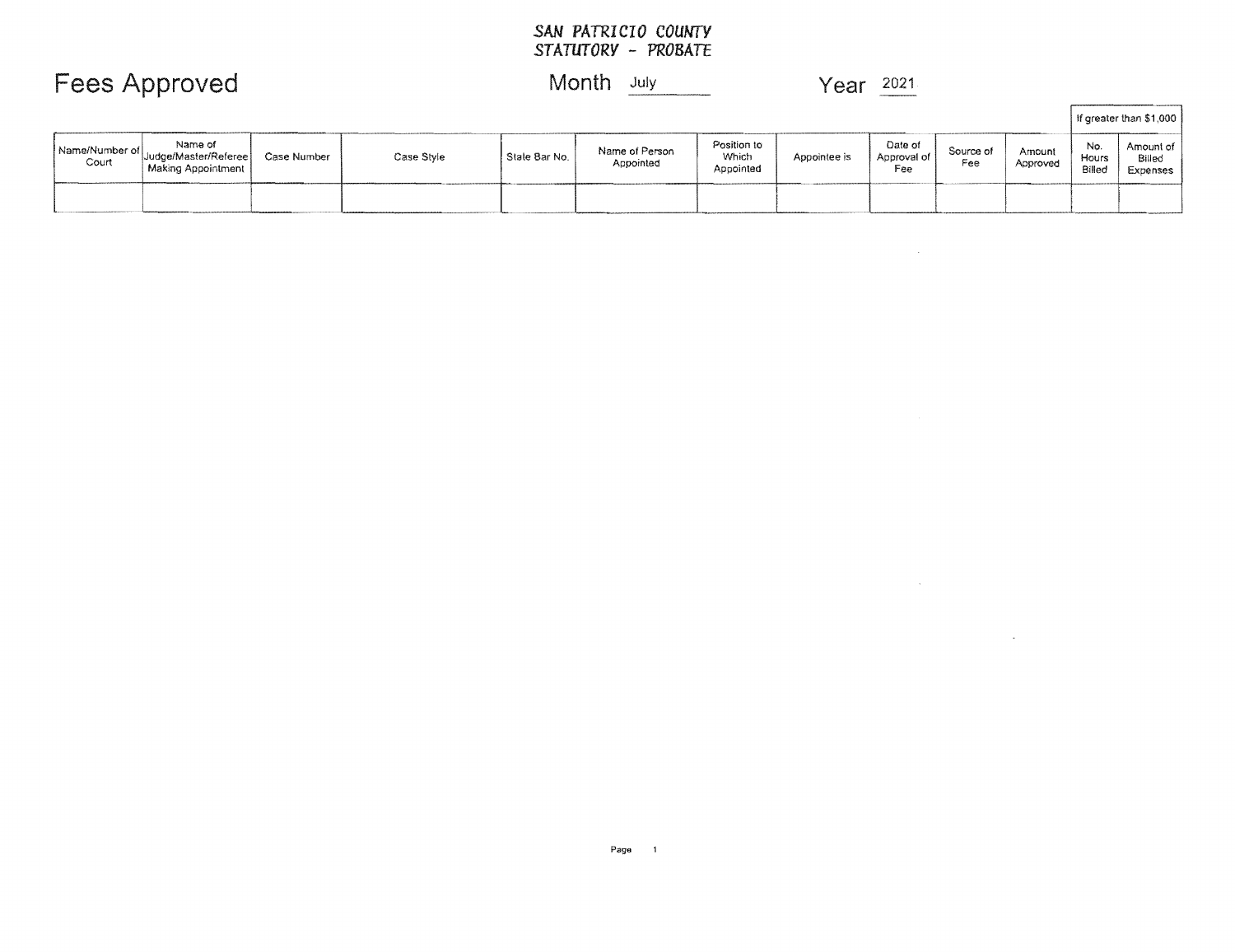# *SAN PATKICIO COUNTY*<br>*STATUTORY - PROBATE*

## Appointments Approved Month July Year 2021

| Name/Number of<br>Court | Name of<br>Judge/Master/Referee<br>Making Appointment | Case Number | Case Style                                                                            | State Bar No. | Name of Person<br>Appointed             | Position to Which<br>Appointed | Appointee is               | Date of<br>Appointment |
|-------------------------|-------------------------------------------------------|-------------|---------------------------------------------------------------------------------------|---------------|-----------------------------------------|--------------------------------|----------------------------|------------------------|
| County Court at<br>Law  | Welborn, Elizabeth                                    | 21-PR-14552 | IN THE ESTATE OF MOISES G. SOTO.<br><b>DECEASED</b>                                   |               | SOTO, ORALIA B.                         | Executor                       | Friend or Family<br>Member | 07/07/2021             |
| County Court at<br> Law | Welborn, Elizabeth                                    | 21-PR-14546 | IN THE ESTATE OF LAURA FRANCES<br>KARKOSKA, DECEASED                                  |               | KARKOSKA JR.,<br><b>THOMAS L.</b>       | Executor                       | Friend or Family<br>Member | 07/07/2021             |
| County Court at<br>Law  | Welborn, Elizabeth                                    | 21-PR-14546 | IN THE ESTATE OF LAURA FRANCES<br>KARKOSKA, DECEASED                                  |               | PEPPER, CAROL<br><b>ANN</b>             | Executor                       | Friend or Family<br>Member | 07/07/2021             |
| County Court at<br> Law | Welborn, Elizabeth                                    | 21-PR-14520 | IN THE ESTATE OF ERNEST ANTON<br>REZENDES, DECEASED                                   |               | <b>REZENDES.</b><br><b>CAPRICE DAWN</b> | Executor                       | Friend or Family<br>Member | 07/07/2021             |
| County Court at<br>Law  | Welborn, Elizabeth                                    | 21-PR-14537 | IN THE ESTATE OF<br>GARY V. MERRELL.<br><b>DECEASED</b>                               |               | MERRELL, KAREN<br><b>RENEE</b>          | Executor                       | Friend or Family<br>Member | 07/14/2021             |
| County Court at<br>Law  | Welborn, Elizabeth                                    | 21-PR-14559 | IN THE ESTATE OF THOMAS<br>POTORENSKI A/K/A THOMAS JOSEPH<br>POTORENSK, DECEASED      |               | POTORENSKI.<br><b>LYDIA</b>             | Executor                       | Friend or Family<br>Member | 07/20/2021             |
| County Court at<br>Law  | Welborn, Elizabeth                                    | 21-PR-14545 | IN THE ESTATE OF ALICE A. FLOYD<br>A/K/A ALICE ANN FLOYD, DECEASED                    |               | RING, MICHELLE                          | Executor                       | Friend or Family<br>Member | 07/20/2021             |
| County Court at<br>Law  | Welborn, Elizabeth                                    | 21-PR-14571 | IN THE ESTATE OF<br>HAL RAY BERRY, DECEASED                                           |               | <b>BERRY, SHIRLEY</b><br><b>ANN</b>     | Executor                       | Friend or Family<br>Member | 07/20/2021             |
| County Court at<br> Law | Welborn, Elizabeth                                    | 21-PR-14566 | IN THE ESTATE OF JIMMY DALE<br>NOWELL SR., DECEASED                                   |               | NOWELL.<br><b>MARGARET SUE</b>          | Executor                       | Friend or Family<br>Member | 07/20/2021             |
| County Court at<br>Law  | Welborn, Elizabeth                                    | 21-PR-14553 | IN THE ESTATE OF<br>ADELAIDE L. PRICE, DECEASED                                       |               | POLICE, SUSAN<br>PRICE                  | Executor                       | Friend or Family<br>Member | 07/20/2021             |
| County Court at<br>Law  | Welborn, Elizabeth                                    | 21-PR-14564 | IN THE ESTATE OF BRENDA SUE<br>RILEY, DECEASED                                        |               | RILEY, LARRY SIM                        | Executor                       | Friend or Family<br>Member | 07/20/2021             |
| County Court at<br>Law  | Welborn, Elizabeth                                    | 21-PR-14561 | IN THE ESTATE OF<br>NANCY LYNN DAVIS A/K/A NANCY<br>SEYMOUR DAVIS.<br><b>DECEASED</b> |               | DAVIS, LARRY<br>GENE. II                | Executor                       | Friend or Family<br>Member | 07/20/2021             |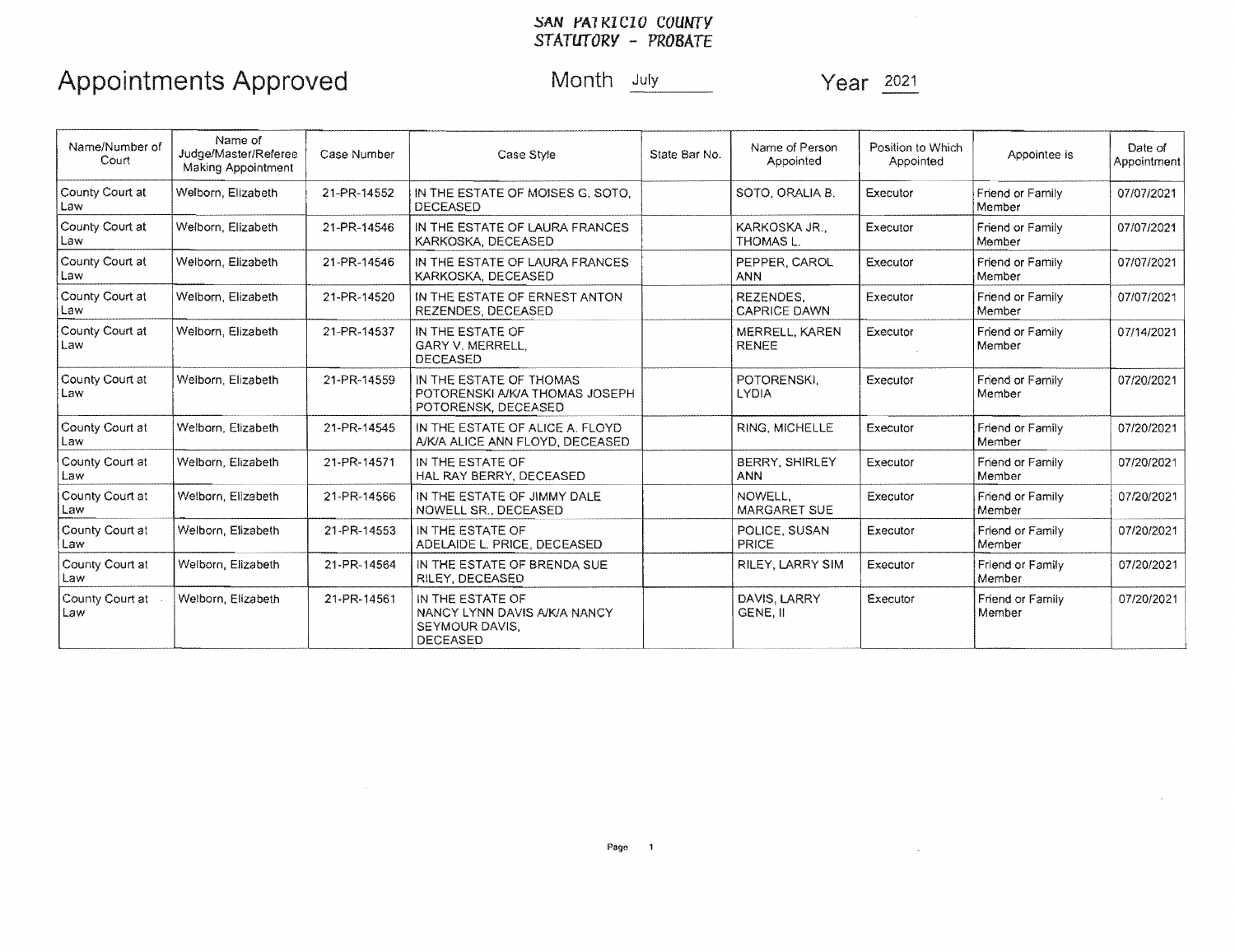#### ~AN *rAIKICIU CUUNty*  CRIMINAL

## Fees Approved Month July Year 2021

 $\Gamma$ 

|                          |                                                       |             |                                                   |               |                                   |                                   |              |                               |                  |                    |                        | If greater than \$1,000         |
|--------------------------|-------------------------------------------------------|-------------|---------------------------------------------------|---------------|-----------------------------------|-----------------------------------|--------------|-------------------------------|------------------|--------------------|------------------------|---------------------------------|
| Name/Number of<br>Court  | Name of<br>Judge/Master/Referee<br>Making Appointment | Case Number | Case Style                                        | State Bar No. | Name of Person<br>Appointed       | Position to<br>Which<br>Appointed | Appointee is | Date of<br>Approval of<br>Fee | Source of<br>Fee | Amount<br>Approved | No.<br>Hours<br>Billed | Amount of<br>Billed<br>Expenses |
| County Court at<br>Law   | Welborn, Elizabeth                                    | 18-CR-84141 | THE STATE OF TEXAS VS.<br><b>ALANAH MEANS</b>     | 24000681      | MADRIGAL, MELISSA                 | Attorney                          | Attorney     | 07/19/2021                    | County           | \$630.00           |                        |                                 |
| County Court at<br>Law   | Welborn, Elizabeth                                    | 18-CR-83177 | THE STATE OF TEXAS VS.<br><b>CARMELITA RIVERA</b> | 00794698      | STOLLEY, MARK W.                  | <b>Attomey</b>                    | Attorney     | 07/19/2021                    | County           | \$650.00           |                        |                                 |
| County Court at<br>Law   | Welborn, Elizabeth                                    | 20-CR-86840 | THE STATE OF TEXAS VS.<br><b>OMAR GARCIA</b>      | 24037766      | ZAPATA, RICHARD D.                | Attomey                           | Attorney     | 07/19/2021                    | County           | \$692.50           |                        |                                 |
| County Court at<br>Law   | Welbom, Elizabeth                                     | 18-CR-82689 | THE STATE OF TEXAS VS.<br><b>WILLIAM TOURNAY</b>  | 24029760      | PALACIOS, ANDREW                  | Attorney                          | Attorney     | 07/19/2021                    | County           | \$105.00           |                        |                                 |
| County Court at<br>Law   | Welborn, Elizabeth                                    | 19-CR-85246 | THE STATE OF TEXAS VS.<br><b>KOEHLOR RAMIREZ</b>  | 24074124      | DEFRATUS.<br>DOUGLAS K            | Attorney                          | Attomey      | 07/19/2021                    | County           | \$560.00           |                        |                                 |
| County Court at<br>Law   | Welborn, Elizabeth                                    | 21-CR-88612 | THE STATE OF TEXAS VS.<br><b>VALERIE HALL</b>     | 00794698      | STOLLEY, MARK W.                  | Attorney                          | Attorney     | 07/19/2021                    | County           | \$272.50           |                        |                                 |
| County Court at<br>Law   | Welborn, Elizabeth                                    | 20-CR-87181 | THE STATE OF TEXAS VS.<br><b>WALTER TOMLINSON</b> | 24074124      | DEFRATUS.<br><b>DOUGLAS K</b>     | Attorney                          | Attomey      | 07/19/2021                    | County           | \$630.00           |                        |                                 |
| County Court at<br>Law   | Welborn, Elizabeth                                    | 20-CR-87600 | THE STATE OF TEXAS VS.<br><b>WILLIAM PORTER</b>   | 24000681      | MADRIGAL, MELISSA                 | Attomey                           | Attorney     | 07/19/2021                    | County           | \$240.00           |                        |                                 |
| County Court at<br>Law   | Welborn, Elizabeth                                    | 21-CR-88459 | THE STATE OF TEXAS VS.<br><b>MAXIMUS MORALES</b>  | 24000681      | MADRIGAL, MELISSA                 | Attorney                          | Attomey      | 07/19/2021                    | County           | \$202.50           |                        |                                 |
| County Court at<br>Law   | Welbom, Elizabeth                                     | 20-CR-86658 | THE STATE OF TEXAS VS.<br>MICHAEL CHAPA           | 24100850      | LEON, ROB                         | Attorney                          | Attorney     | 07/26/2021                    | County           | \$230.00           |                        |                                 |
| County Court at<br>Law   | Welborn, Elizabeth                                    | 20-CR-86659 | THE STATE OF TEXAS VS.<br>MICHAEL CHAPA           | 24100850      | LEON, ROB                         | Attorney                          | Attorney     | 07/26/2021                    | County           | \$230.00           |                        |                                 |
| County Court at<br>Law   | Welborn, Elizabeth                                    | 18-CR-83643 | THE STATE OF TEXAS VS.<br><b>NOAH MARTINEZ</b>    | 24100850      | LEON, ROB                         | Attorney                          | Attorney     | 07/26/2021                    | County           | \$435.00           |                        |                                 |
| County Court at<br>Law   | Welborn, Elizabeth                                    | 19-CR-85786 | THE STATE OF TEXAS VS.<br><b>NOAH MARTINEZ</b>    | 24100850      | LEON, ROB                         | Attorney                          | Attorney     | 07/26/2021                    | County           | \$435.00           |                        |                                 |
| County Court at<br>Law   | Welborn, Elizabeth                                    | 20-CR-86081 | THE STATE OF TEXAS VS.<br><b>AUSTIN DEAN</b>      | 24100850      | LEON, ROB                         | Attorney                          | Attorney     | 07/26/2021                    | County           | \$390.00           |                        |                                 |
| County Court at<br>  Law | Welbom, Elizabeth                                     | 18-CR-84007 | THE STATE OF TEXAS VS.<br>ROSENDO AMADOR          | 00792897      | VILLARREAL-<br>KUCHTA, MICHELLE R | Attorney                          | Attomey      | 07/26/2021                    | County           | \$262.50           |                        |                                 |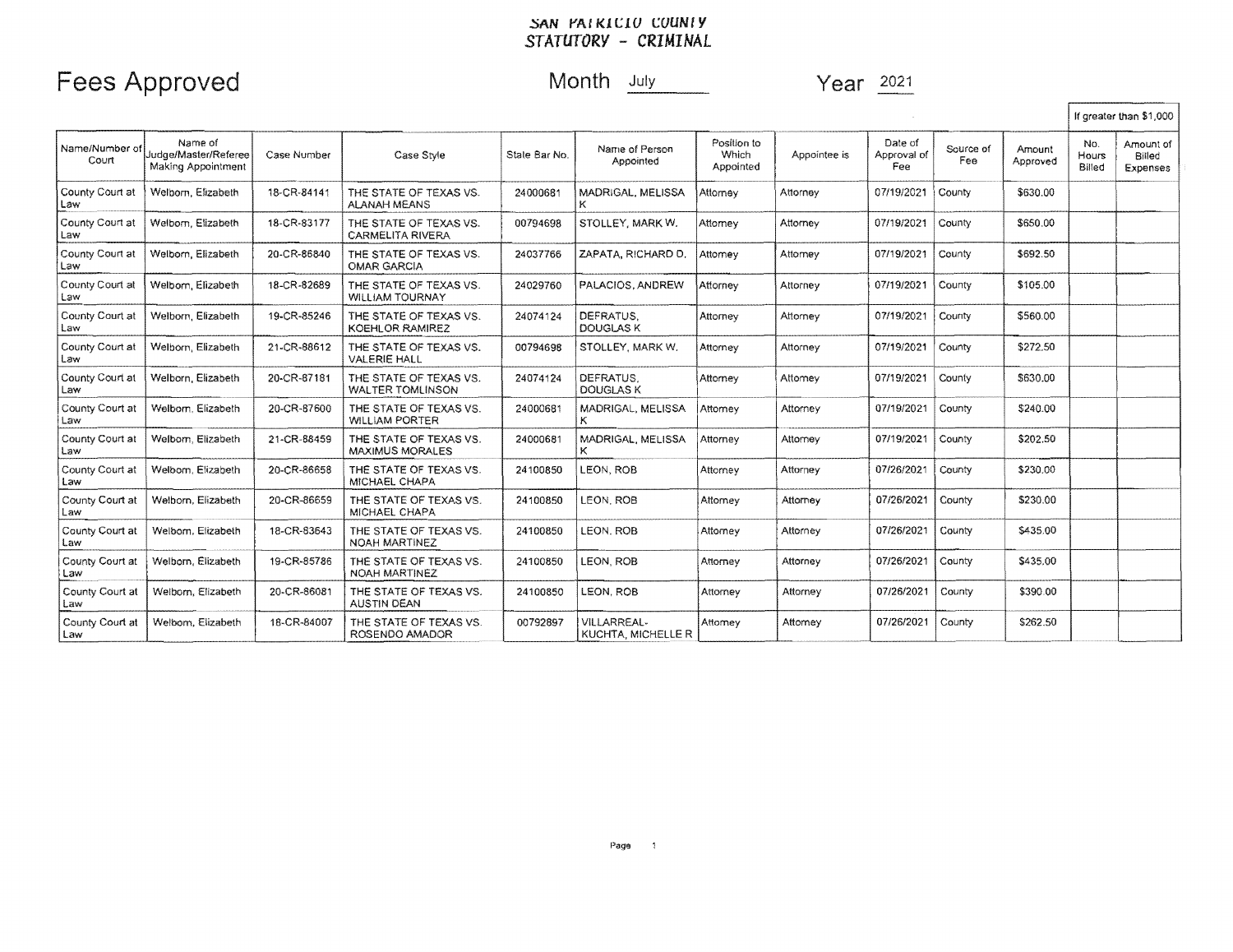## SAN PATRICIO COUNTY<br>STATUTORY - CRIMINAL

## Appointments Approved Month July

Year 2021

 $\sim$   $\sim$ 

| Name/Number of<br>Court  | Name of<br>Judge/Master/Referee<br>Making Appointment | Case Number | Case Style                                        | State Bar No. | Name of Person<br>Appointed                 | Position to Which<br>Appointed | Appointee is | Date of<br>Appointment |
|--------------------------|-------------------------------------------------------|-------------|---------------------------------------------------|---------------|---------------------------------------------|--------------------------------|--------------|------------------------|
| County Court at<br>Law   | Welborn, Elizabeth                                    | 18-CR-82991 | THE STATE OF TEXAS VS, DILLON<br><b>CLIFTON</b>   | 24074124      | DEFRATUS.<br><b>DOUGLAS K</b>               | Attorney                       | Attorney     | 07/01/2021             |
| County Court at<br>Law   | Welborn, Elizabeth                                    | 21-CR-88630 | THE STATE OF TEXAS VS. VICTOR<br><b>DOMINGUEZ</b> | 24029760      | PALACIOS.<br><b>ANDREW</b>                  | Attorney                       | Attomey      | 07/01/2021             |
| County Court at<br>Law   | Welborn, Elizabeth                                    | 19-CR-85453 | THE STATE OF TEXAS VS. ALISHA<br>LADNIER          | 24029760      | PALACIOS,<br><b>ANDREW</b>                  | Attorney                       | Attomey      | 07/06/2021             |
| County Court at<br>Law   | Welborn, Elizabeth                                    | 21-CR-88640 | THE STATE OF TEXAS VS. JESSICA<br>TORRES          | 00792897      | VILLARREAL-<br>KUCHTA, MICHELLE<br>R.       | Attorney                       | Attomey      | 07/07/2021             |
| County Court at<br>Law   | Welborn, Elizabeth                                    | 21-CR-88641 | THE STATE OF TEXAS VS. JESSICA<br>TORRES          | 00792897      | VILLARREAL-<br><b>KUCHTA, MICHELLE</b><br>R | Attorney                       | Attomey      | 07/07/2021             |
| County Court at<br>Law   | Welborn, Elizabeth                                    | 21-CR-88647 | THE STATE OF TEXAS VS. DONNY<br><b>FARROW</b>     | 00798181      | FLYNN, ROBERT                               | Attorney                       | Attornev     | 07/07/2021             |
| County Court at<br>Law   | Welborn, Elizabeth                                    | 21-CR-88700 | THE STATE OF TEXAS VS. STASSNEY<br>COLEMAN        | 00798181      | FLYNN, ROBERT                               | Attorney                       | Attorney     | 07/08/2021             |
| County Court at<br>Law   | Welborn, Elizabeth                                    | 21-CR-88701 | THE STATE OF TEXAS VS. STASSNEY<br><b>COLEMAN</b> | 00798181      | <b>FLYNN, ROBERT</b>                        | Attorney                       | Attomey      | 07/08/2021             |
| County Court at<br>Law   | Welborn, Elizabeth                                    | 21-CR-88290 | THE STATE OF TEXAS VS, EDDIE<br><b>CHAVEZ</b>     | 12221475      | LERMA, RUBEN R.,<br>Jr.                     | Attorney                       | Attomey      | 07/08/2021             |
| County Court at<br>Law   | Welborn, Elizabeth                                    | 21-CR-88586 | THE STATE OF TEXAS VS. MARLO<br><b>HONE</b>       | 24100850      | LEON, ROB                                   | Attorney                       | Attorney     | 07/08/2021             |
| County Court at<br>Law   | Welborn, Elizabeth                                    | 21-CR-87798 | THE STATE OF TEXAS VS. DAMION<br><b>SANCHEZ</b>   | 00792897      | VILLARREAL-<br>KUCHTA, MICHELLE<br>R        | Attorney                       | Attomey      | 07/09/2021             |
| County Court at<br>Law   | Welborn, Elizabeth                                    | 21-CR-87799 | THE STATE OF TEXAS VS, DAMION<br><b>SANCHEZ</b>   | 00792897      | VILLARREAL-<br>KUCHTA, MICHELLE<br>R.       | Attorney                       | Attorney     | 07/09/2021             |
| County Court at<br>Law   | Welborn, Elizabeth                                    | 21-CR-87945 | THE STATE OF TEXAS VS. DAMION<br><b>SANCHEZ</b>   | 00792897      | <b>VILLARREAL-</b><br>KUCHTA, MICHELLE<br>R | Attorney                       | Attorney     | 07/09/2021             |
| County Court at<br>Law   | Welborn, Elizabeth                                    | 21-CR-88636 | THE STATE OF TEXAS VS. TIMOTHY<br>PRICKETT, Jr.   | 24074124      | DEFRATUS.<br>DOUGLAS K                      | Attorney                       | Attorney     | 07/12/2021             |
| County Court at<br>Law   | Welborn, Elizabeth                                    | 21-CR-88551 | THE STATE OF TEXAS VS. ALEX<br>LOPEZ              | 00789274      | EASTWOOD.<br><b>SANDRA</b>                  | Attorney                       | Attorney     | 07/12/2021             |
| County Court at<br>Law   | Welborn, Elizabeth                                    | 21-CR-88486 | THE STATE OF TEXAS VS. ALFREDO<br><b>URIA</b>     | 24000681      | MADRIGAL,<br><b>MELISSA K</b>               | Attorney                       | Attorney     | 07/12/2021             |
| County Court at<br>  Law | Welborn, Elizabeth                                    | 21-CR-88485 | THE STATE OF TEXAS VS. DIANA<br>CASTILLO          | 00794698      | STOLLEY, MARK W.                            | Attorney                       | Attorney     | 07/12/2021             |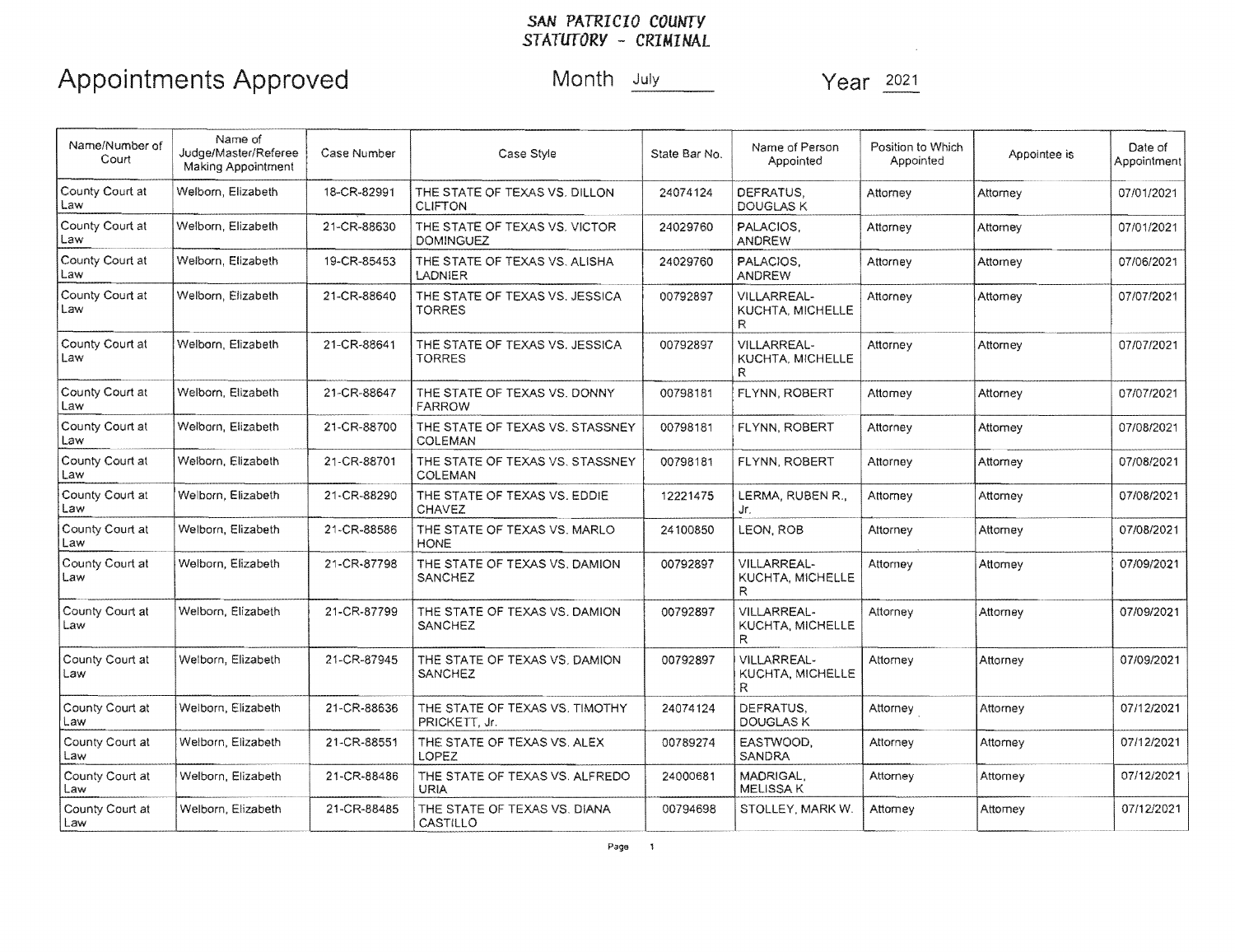# SAN PATRICIO COUNTY<br>STATUTORY - CRIMINAL

## Appointments Approved Month July Year 2021

| Name/Number of<br>Court | Name of<br>Judge/Master/Referee<br>Making Appointment | Case Number | Case Style                                          | State Bar No. | Name of Person<br>Appointed                 | Position to Which<br>Appointed | Appointee is | Date of<br>Appointment |
|-------------------------|-------------------------------------------------------|-------------|-----------------------------------------------------|---------------|---------------------------------------------|--------------------------------|--------------|------------------------|
| County Court at<br>Law  | Welborn Elizabeth                                     | 21-CR-88443 | THE STATE OF TEXAS VS. JOSEPH<br>GARZA              | 24100850      | LEON. ROB                                   | Attorney                       | Attorney     | 07/12/2021             |
| County Court at<br>Law. | Welborn, Elizabeth                                    | 21-CR-88444 | THE STATE OF TEXAS VS. JOSEPH<br>GARZA              | 24100850      | LEON, ROB                                   | Attorney                       | Attorney     | 07/12/2021             |
| County Court at<br>Law  | Welborn, Elizabeth                                    | 21-CR-88549 | THE STATE OF TEXAS VS. KALEB<br><b>GOMEZ</b>        | 24029760      | PALACIOS.<br>ANDREW                         | Attorney                       | Attorney     | 07/12/2021             |
| County Court at<br>Law  | Welborn, Elizabeth                                    | 21-CR-88550 | THE STATE OF TEXAS VS. KALEB<br>GOMEZ               | 24029760      | PALACIOS,<br><b>ANDREW</b>                  | Attorney                       | Attorney     | 07/12/2021             |
| County Court at<br>Law  | Welborn, Elizabeth                                    | 21-CR-88567 | THE STATE OF TEXAS VS. PAUL<br>SIMMONS, Jr.         | 24037766      | ZAPATA, RICHARD<br>D.                       | Attorney                       | Attorney     | 07/12/2021             |
| County Court at<br>Law  | Welborn, Elizabeth                                    | 21-CR-88519 | THE STATE OF TEXAS VS. ANTHONY<br>HARDY             | 12221475      | LERMA. RUBEN R<br>Jr.                       | Attorney                       | Attomey      | 07/13/2021             |
| County Court at<br>Law  | Welborn, Elizabeth                                    | 21-CR-88520 | THE STATE OF TEXAS VS. ANTHONY<br>HARDY             | 12221475      | LERMA, RUBEN R.,<br>Jr.                     | Attorney                       | Attorney     | 07/13/2021             |
| County Court at<br>Law  | Welborn, Elizabeth                                    | 20-CR-86658 | THE STATE OF TEXAS VS. MICHAEL<br><b>CHAPA</b>      | 00789274      | EASTWOOD,<br>SANDRA                         | Attomey                        | Attorney     | 07/13/2021             |
| County Court at<br>Law  | Welborn, Elizabeth                                    | 20-CR-86659 | THE STATE OF TEXAS VS. MICHAEL<br><b>CHAPA</b>      | 00789274      | EASTWOOD.<br><b>SANDRA</b>                  | Attorney                       | Attorney     | 07/13/2021             |
| County Court at<br>Law  | Welborn, Elizabeth                                    | 21-CR-88488 | THE STATE OF TEXAS VS. ARNULFO<br>RAMON             | 00794698      | STOLLEY, MARK W.                            | Attorney                       | Attorney     | 07/14/2021             |
| County Court at<br>Law  | Welborn, Elizabeth                                    | 21-CR-88489 | THE STATE OF TEXAS VS. ARNULFO<br>RAMON             | 00794698      | STOLLEY, MARK W.                            | Attorney                       | Attorney     | 07/14/2021             |
| County Court at<br>Law  | Welborn, Elizabeth                                    | 20-CR-86995 | THE STATE OF TEXAS VS. TYLER<br>ANDERSON            | 00798181      | FLYNN, ROBERT                               | Attorney                       | Attorney     | 07/14/2021             |
| County Court at<br>Law  | Welborn, Elizabeth                                    | 20-CR-86890 | THE STATE OF TEXAS VS. JOE<br>BENAVIDES, III        | 50511851      | <b>GRAHAM, CORETTA</b>                      | Attorney                       | Attorney     | 07/15/2021             |
| County Court at<br>Law  | Welborn, Elizabeth                                    | 21-CR-88476 | THE STATE OF TEXAS VS. JOE<br>BENAVIDES, III        | 50511851      | GRAHAM, CORETTA                             | Attorney                       | Attorney     | 07/15/2021             |
| County Court at<br>Law  | Welborn, Elizabeth                                    | 18-CR-82981 | THE STATE OF TEXAS VS.<br>STEPHANIE GONZALEZ-GUERRA | 12221475      | LERMA, RUBEN R.,<br>Jr.                     | Attorney                       | Attorney     | 07/15/2021             |
| County Court at<br>Law  | Welborn, Elizabeth                                    | 21-CR-88660 | THE STATE OF TEXAS VS. CASEY<br><b>KINNEY</b>       | 00792897      | <b>VILLARREAL-</b><br>KUCHTA, MICHELLE<br>R | Attorney                       | Attorney     | 07/16/2021             |
| County Court at<br>Law  | Welborn, Elizabeth                                    | 21-CR-88555 | THE STATE OF TEXAS VS. JOSE<br><b>AGUILAR</b>       | 24074124      | DEFRATUS.<br><b>DOUGLAS K</b>               | Attorney                       | Attomey      | 07/19/2021             |
| County Court at<br>Law  | Welborn, Elizabeth                                    | 18-CR-83016 | THE STATE OF TEXAS VS.<br><b>JOHNATHAN THOMPSON</b> | 24000681      | MADRIGAL.<br><b>MELISSA K</b>               | Attorney                       | Attorney     | 07/19/2021             |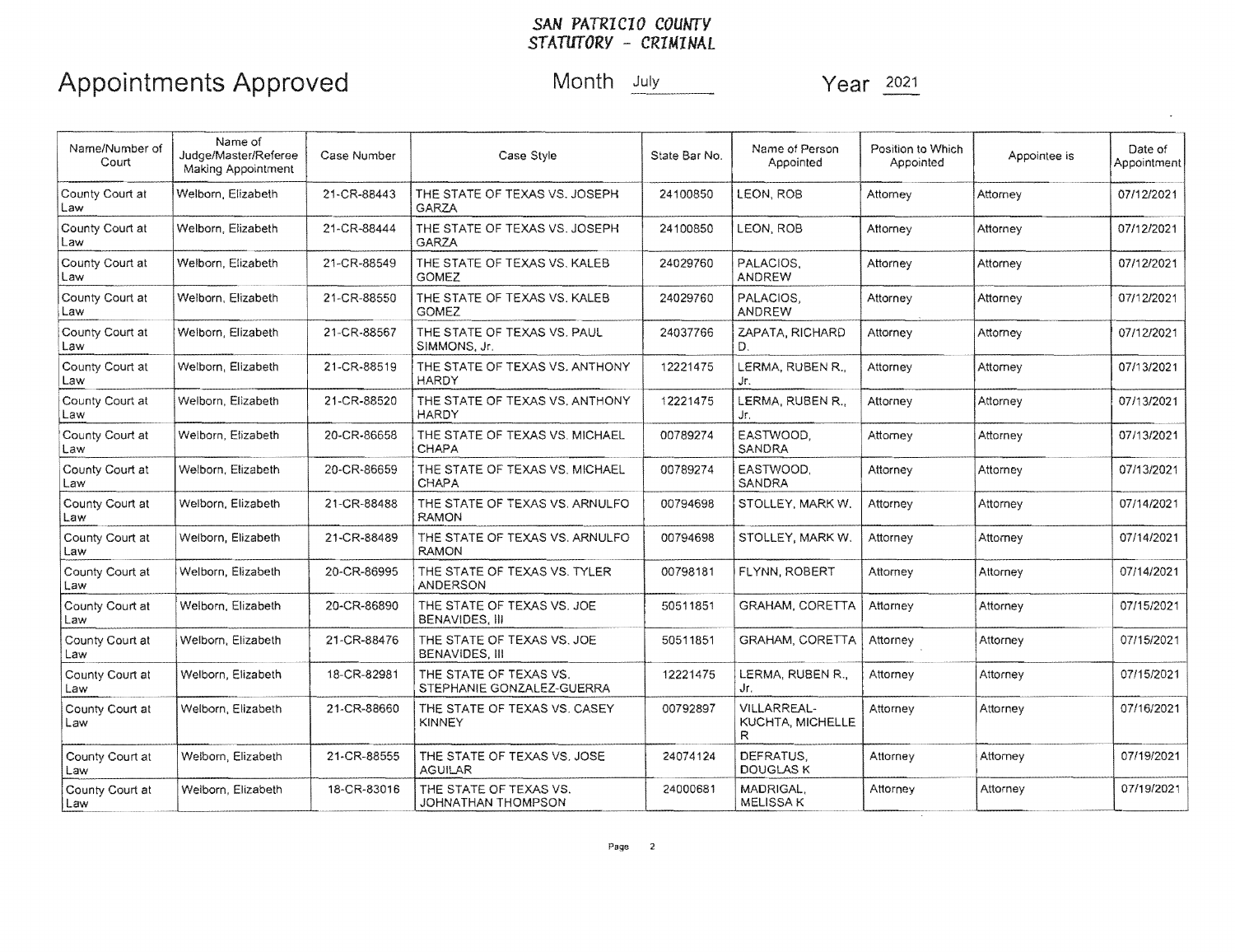## SAN PAIRICIO COUNTY<br>STATUTORY - CRIMINAL

## Appointments Approved Month July Month 2021

| Name/Number of<br>Court  | Name of<br>Judge/Master/Referee<br><b>Making Appointment</b> | Case Number | Case Style                                         | State Bar No. | Name of Person<br>Appointed                 | Position to Which<br>Appointed | Appointee is | Date of<br>Appointment |
|--------------------------|--------------------------------------------------------------|-------------|----------------------------------------------------|---------------|---------------------------------------------|--------------------------------|--------------|------------------------|
| County Court at<br>Law   | Welborn, Elizabeth                                           | 21-CR-88557 | THE STATE OF TEXAS VS. BRENTON<br><b>BROOKS</b>    | 20344300      | TURPEN, STANLEY                             | Attorney                       | Attorney     | 07/19/2021             |
| County Court at<br>Law   | Welborn, Elizabeth                                           | 21-CR-88558 | THE STATE OF TEXAS VS. BRENTON<br><b>BROOKS</b>    | 20344300      | TURPEN, STANLEY                             | Attorney                       | Attorney     | 07/19/2021             |
| County Court at<br>Law   | Welborn, Elizabeth                                           | 21-CR-88560 | THE STATE OF TEXAS VS. JESSICA<br><b>HERNANDEZ</b> | 24037766      | ZAPATA, RICHARD<br>D.                       | Attomey                        | Attorney     | 07/19/2021             |
| County Court at<br>Law   | Welborn, Elizabeth                                           | 20-CR-86674 | THE STATE OF TEXAS VS. JOSHUA<br><b>ALANIZ</b>     | 24068232      | DOWNING, KELSEY                             | Attorney                       | Attorney     | 07/20/2021             |
| County Court at<br>Law   | Welborn, Elizabeth                                           | 20-CR-86677 | THE STATE OF TEXAS VS. JOSHUA<br><b>ALANIZ</b>     | 24068232      | DOWNING, KELSEY                             | Attorney                       | Attorney     | 07/20/2021             |
| County Court at<br>Law   | Welborn, Elizabeth                                           | 20-CR-86059 | THE STATE OF TEXAS VS. ANGELITA<br><b>BELTRAN</b>  | 00798181      | <b>FLYNN, ROBERT</b>                        | Attorney                       | Attorney     | 07/20/2021             |
| County Court at<br>Law   | Welborn, Elizabeth                                           | 21-CR-88490 | THE STATE OF TEXAS VS. VANITY<br><b>SYMPSON</b>    | 00789274      | EASTWOOD.<br>SANDRA                         | Attorney                       | Attorney     | 07/23/2021             |
| County Court at<br>Law   | Welborn, Elizabeth                                           | 18-CR-82999 | THE STATE OF TEXAS VS. NORA<br><b>MARTINEZ</b>     | 00792897      | <b>VILLARREAL-</b><br>KUCHTA, MICHELLE<br>R | Attorney                       | Attorney     | 07/26/2021             |
| County Court at<br>Law   | Welborn, Elizabeth                                           | 21-CR-88704 | THE STATE OF TEXAS VS. JAVIER<br><b>MARTINEZ</b>   | 00794698      | STOLLEY, MARK W.                            | Attorney                       | Attorney     | 07/29/2021             |
| County Court at<br>Law   | Welborn, Elizabeth                                           | 21-CR-88697 | THE STATE OF TEXAS VS. JAVIER<br><b>MARTINEZ</b>   | 00794698      | STOLLEY, MARK W.                            | Attorney                       | Attorney     | 07/29/2021             |
| County Court at<br>  Law | Welborn, Elizabeth                                           | 20-CR-86456 | THE STATE OF TEXAS VS.<br><b>GUADALUPE RIOS</b>    | 20344300      | TURPEN. STANLEY                             | Attorney                       | Attorney     | 07/30/2021             |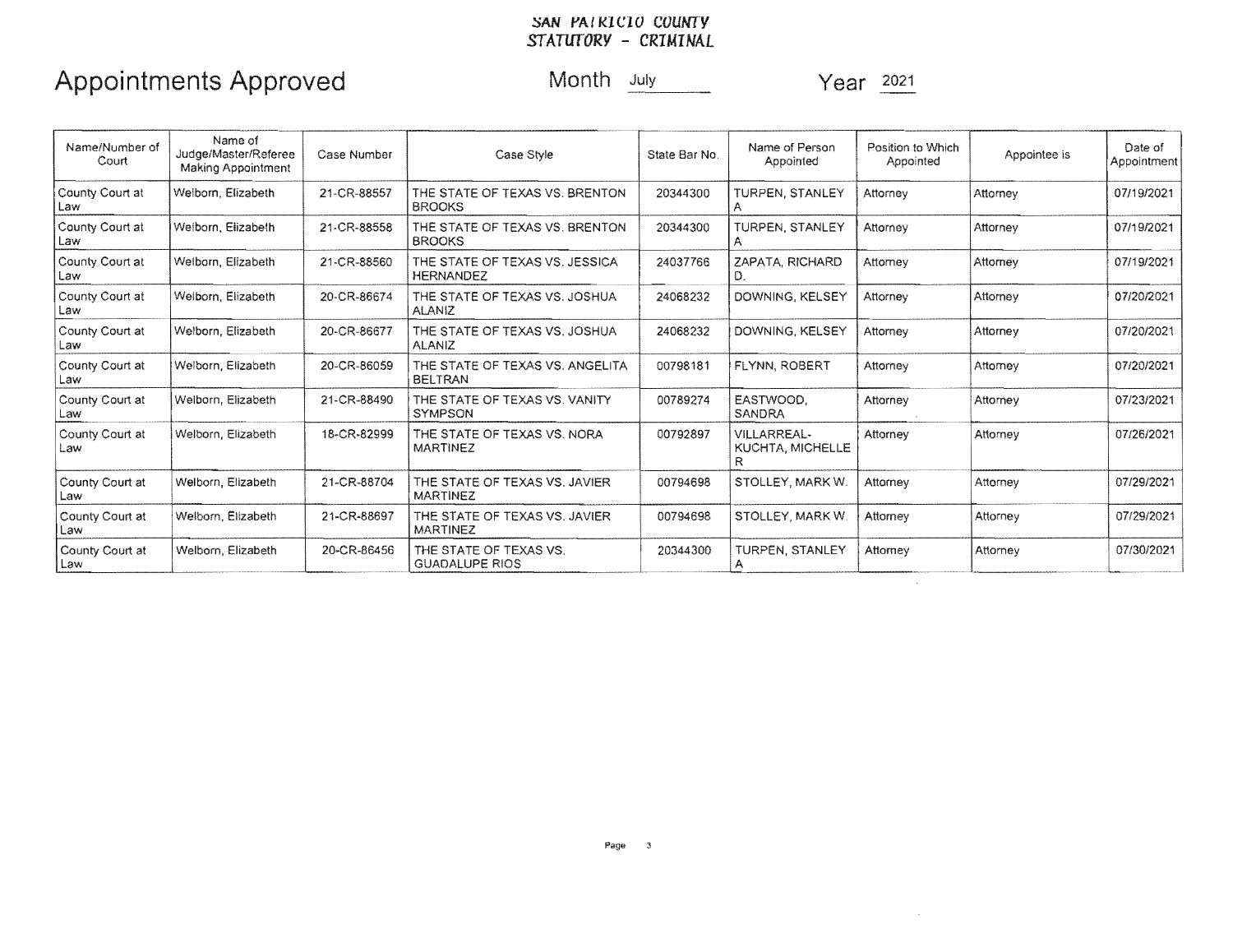# SAN PATRICIO COUNTY<br>STATUTORY - CIVIL

### **Fees Approved**

#### Month July

Year 2021

 $\sim$ 

 $\mathcal{L}^{\text{max}}_{\text{max}}$ 

|                          |                                                                                      |             |                                            |               |                               |                                   |              |                               |                  |                    | If greater than \$1,000       |                                 |  |
|--------------------------|--------------------------------------------------------------------------------------|-------------|--------------------------------------------|---------------|-------------------------------|-----------------------------------|--------------|-------------------------------|------------------|--------------------|-------------------------------|---------------------------------|--|
| Court                    | Name of<br>Name/Number of Judge/Master/Refereel<br><sup>1</sup> Making Appointment 1 | Case Number | Case Style                                 | State Bar No. | Name of Person<br>Appointed   | Position to<br>Which<br>Appointed | Appointee is | Date of<br>Approval of<br>Fee | Source of<br>Fee | Amount<br>Approved | No.<br><b>Hours</b><br>Billec | Amount of<br>Billed<br>Expenses |  |
| County Court at<br>  Law | Welborn, Elizabeth                                                                   | 19-CV-11977 | Credit Union of Denver<br>VS.Richard Magee | 12221475      | LERMA, RUBEN R., Jr. Attorney | Ad-Litem                          | <b>NA</b>    | 07/20/2021   County           |                  | \$250.00           |                               |                                 |  |